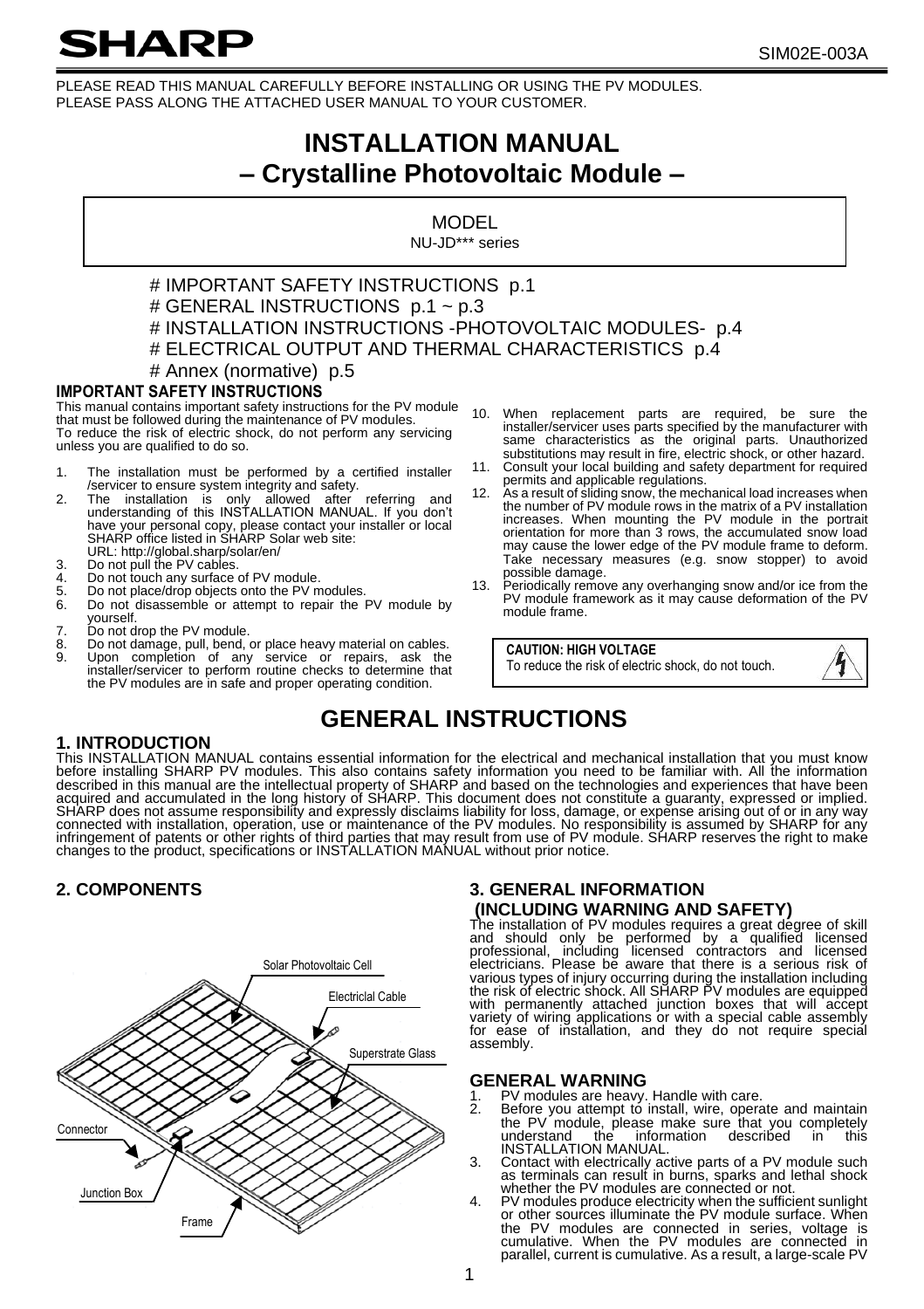# **SHARP**

system can produce high voltage and current which could present an increased hazard and may cause serious injury or death.

- 5. Do not connect the PV modules directly to the loads such as motor since the variation of the output power depending on the solar irradiation causes damage for the connected motor.
	- 1: In the case of a brushless motor, the lock function becomes active and the hall IC is most likely to be damaged.
	- 2: In the case of a brush type motor, the coil is most likely to be damaged.
- 6. In case of snow build-up, snow would slide easier on the smooth surface of the PV module than other parts of the roof. Snow may suddenly slide, fall off the roof and hit roof. On buy may suddenly slide, fall off the roo snow stopper) when there is possible risk such case would cause an injury or a damage.

#### **GENERAL SAFETY**

- 1. Consult local codes and other applicable laws concerning required permits on regulations for installation and inspection requirements.
- 2. Before installing a PV module, contact appropriate authorities to determine permit, installation and inspection requirements that should be followed.
- 3. Install PV modules and ground frames in accordance with
- applicable rules and regulations.<br>4. PV modules should be installed and maintained by<br>qualified personnel. Only installer/servicer personnel<br>5. No matter where the PV modules are installation site.<br>5. No matter where the P
- mounted construction or any other type of structures above the ground, appropriate safety practices should be<br>followed and required safety equipment should be used in order to avoid possible safety hazards. Note that the installation of some PV modules on roofs may require the addition of fireproofing, depending on local building/fire codes.
- 6. In the case that the PV modules are non-integral type, the PV module is to be mounted over a fire resistant roof.
- 7. Use PV modules with the same cell size within series.<br>8. Follow all safety precautions of other components that
- Follow all safety precautions of other components that are used in the system.
- 9. In order to avoid a risk of injury or electrical shock, do not allow anyone to approach the PV module if the person has little knowledge on PV module or on the measures that should be taken when PV modules are damaged.
- Do not shade portions of the PV module surface from the sunlight for a long time. The shaded cell may become hot (hot spot phenomenon) which results in solder joints<br>peeling off. Shading causes drop in generated power<br>and/oroperation failure of the PV modules.
- 11. Do not clean the glass surface with chemicals. Do not let water collect on the glass surface for a long time. This creates a risk of white efflorescence (glass disease) which
- may result in the deterioration of energy generation. 12. Do not install the PV module horizontally. It may cause dirt
- or white efflorescence (glass disease) due to water. 13. Do not cover the water drain gap of the frame. There is a risk of frost damage when the frame is filled with water cumulation.
- 14. If there is a risk of sliding snow, an appropriate measure has to be taken so that PV module frames on lower edge of PV modules will not be damaged.
- Do not expose PV module to sunlight concentrated with mirrors, lenses or similar means.
- 16. Turn off inverters and circuit breakers immediately, should a problem occur.
- In case the glass surface of a PV module is broken, wear goggles and tape the glass to keep the broken pieces in place.
- 18. A defective PV module may generate power even if it is<br>removed from the system. It may be dangerous to handle<br>the PV module while exposed to sunlight. Place a defective PV module in a carton so PV cells are completely shaded.
- In case of series connection, the maximum open circuit voltage must not be greater than the specified maximum system voltage. The voltage is proportional to the number of modules in series. In case of parallel connection, please be sure to take proper measure (e.g. fuse for protection of PV module and cable from over current, and/or blocking diode for prevention of unbalanced strings voltage) to block the reverse current flow. The current may easily flow in a reverse direction.
- 20. Keep PV modules away from children.

## **HANDLING SAFETY**

- 1. Do not cause an excessive load on the surface of PV module or twist the frame. The glass surface or cells in the PV module can easily break.
- 2. Do not stand or step on the PV module. The surface glass of PV module is slippery. Besides, the weight may cause PV module damage.
- 3. Do not hit or put excessive load on the glass or back sheet.
- The PV cell is very thin and can be easily broken. 4. Do not scratch or hit at the back sheet. The back sheet is vulnerable.
- 5. Do not damage the junction boxes or do not pull the cables. The junction boxes can crack and break.
- 6. Never touch junction box or the end of output cables with<br>bare hands when the PV module is irradiated. Cover the<br>surface of PV module with cloth or other suitable<br>sufficiently opaque material to isolate the PV module fr incident light and wear rubber gloves when handling the wires to avoid electric shock.
- 7. Do not scratch the output cable or bend it with force. The insulation of output cable can break and may result in electricity leakage or shock.
- 8. Do not pull the output cable excessively. The output cable may unplug and cause electricity leakage or shock.
- Do not drill holes in the frame. It may compromise the frame strength and cause corrosion.
- 10. Do not scratch the insulation coating of the frame (except for grounding connection). It may cause corrosion of the frame or compromise the framework strength.
- 11. Do not touch the PV module with bare hands. The frame of PV module has sharp edges and may cause injury.
- 12. Do not drop PV module or allow objects to fall down on the PV module.
- 13. Do not concentrate sunlight artificially on the PV module.<br>14. Do not bold the PV module on one side. The frame ma
- Do not borroom all barms and module on one side. The frame may bend or twist. Hold the PV module at opposite sides.

#### **INSTALLATION SAFETY**

- 1. Always wear protective head gear, insulating gloves and safety shoes (with rubber soles). Do not wear metallic jewellery to prevent electric shock during installation. 2. Keep the PV module packed in the carton until installation.
- 3. Do not touch the PV module unnecessarily during installation. The glass surface and the frames get hot.<br>There is a risk of burn, or electric shock.
- 4. Do not work under rain, snow or windy conditions.<br>5. Use dry insulated tools.
- 
- 5. Use dry insulated tools.<br>6. Do not drop tools or har 6. Do not drop tools or hard objects on PV modules
- 7. When working at heights, wear a safety belt and take care not to drop any items (e.g., PV module or tools).
- Make sure flammable gases are not generated near the installation site.
- Completely cover the PV module surface with an opaque material during PV module installation and wiring.
- Plug in the connector tight and ensure the wiring work. Make sure that the connectors have been locked by a snap-in latch. Any treatments over the connectors which may allow to unlock the snap-in latch shall not be done.
- Due to the risk of electrical shock, do not perform any work if the terminals of PV module are wet.
- Do not touch the junction box and the end of output cables, the cable ends (connectors), with bare hands during installation or under sunlight, regardless of whether the PV module is connected to or disconnected from the system.
- 13. Do not unplug the connector if the system circuit is connected to a load.
- 14. Do not stomp on the glass at work. There is a risk of injury
- or electric shock if glass is broken. 15. Do not work alone (always work as a team of 2 or more people).
- 16. Do not damage the back sheet of PV modules when setting the mounting and/or equipotential bonding by bolts.
- 17. Do not damage the surrounding PV modules or mounting structure when replacing a PV module.
- Bind cables by the insulation locks. Drooping down of cables from the junction box could possibly cause various problems such as animal biting, electricity leakage in
- puddle. 19. Take proper measures for preventing the laminate (consisted of resin, cells, glass, back sheet, etc.) from dropping out of the frame in case the glass is broken.
- Plastic components such as cables or connectors shall be located so that they will not be exposed to direct sunlight after installation to prevent degradation of them. 21. If batteries are used with PV modules, follow safety
- 
- precautions of the battery manufacturer. 22. In case of extreme snow build-up, the weight of the snow may cause the PV module's frame to deform. Take appropriate preventive measures to minimize any possible resulting damage.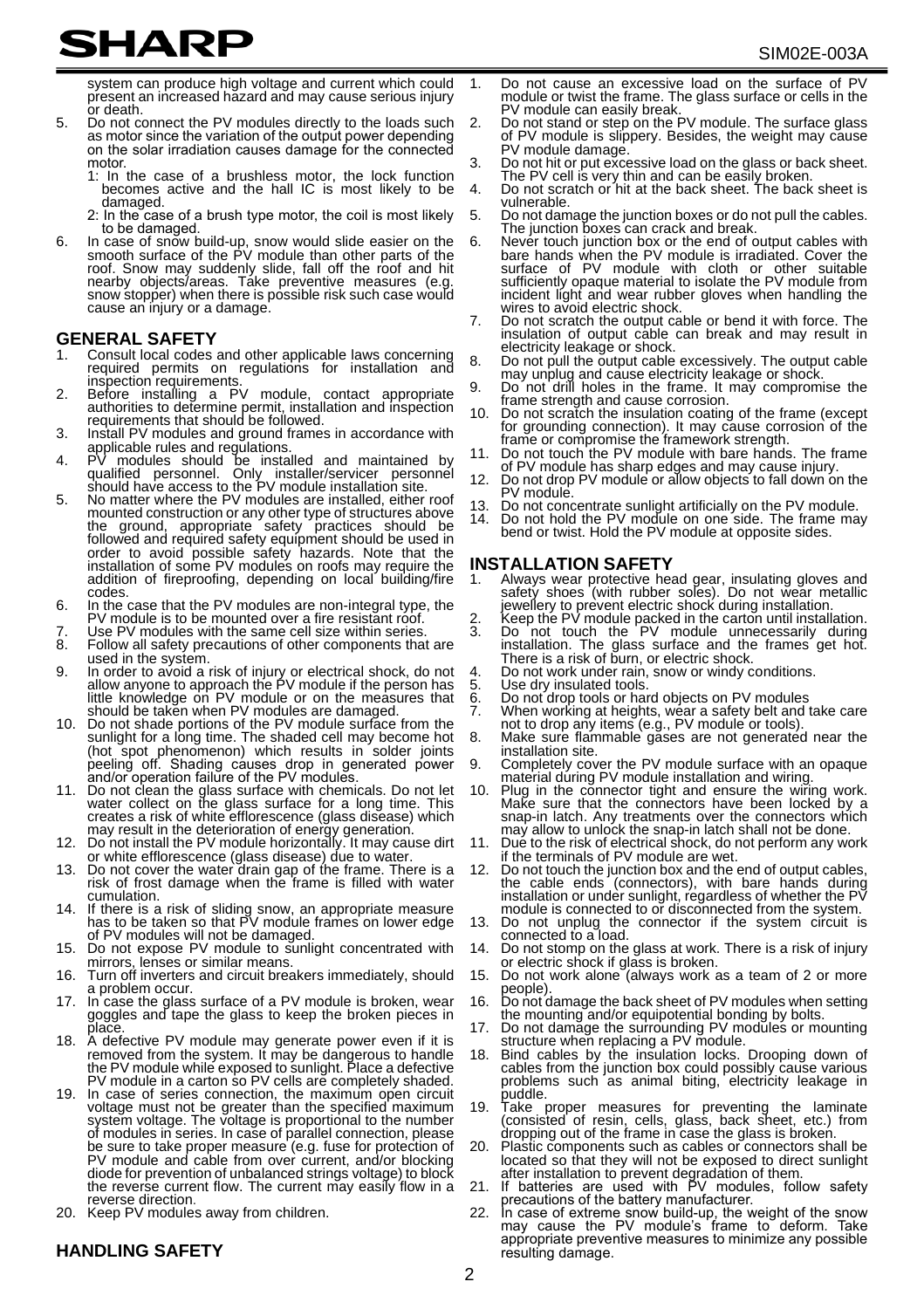# **SHARP**

In most applications, the PV modules should be installed in a location where there is no shading throughout the year. In the<br>Northern Hemisphere, the PV modules should typically face

south, and in the Southern Hemisphere, the PV modules should typically face north.

Please make sure that there are no obstructions in the surroundings of the site of installation. TAKE PROPER STEPS in order to maintain reliability and safety, in case the PV<br>modules are used in areas such as: Heavy snow areas / Extremely cold areas / Strong wind areas / Installations over, or near, water / Areas where installations are prone to salt water damage/corrosive gas environment/ Small islands or desert areas.

The results of the ammonia test and the salt-mist-corrosion test on the PV modules, carried out under such strict test conditions, should be disclosed for reference purposes only. The decision on whether the PV modules are suitable and compatible for each installation field will depend on the user's judgement and responsibility.

#### **5. TILT ANGLE**

The tilt angle is the measurement between the PV module and a horizontal ground surface. The PV module generates the maximum output power when it faces the sun directly.

5 degrees or more is recommended for the tilt angle of the PV

module for the maintenance (See 9. Maintenance).<br>For the standalone systems with a battery where the PV<br>modules are attached to a permanent structure, the tilt angle of<br>the PV modules should be determined to optimize the<br>p electric power generation is adequate when the sunlight is the scarcest, then the angle chosen should be adequate during the rest of the year. For grid-connected installations where the PV<br>modules are attached to a permanent structure, it is<br>recommended to tilt the PV module at the angle equal to the latitude of the installation site so that the power generation from the PV module will be optimum throughout the year.

#### **6. WIRING**

To ensure proper system operation and to maintain your guaranty, observe the correct cable connection polarity (Figures 1 & 2) when connecting the PV modules to a battery or to other PV modules. If not connected correctly, the bypass diodes could be destroyed.

PV modules can be wired in series to increase voltage.<br>Connect wires from the positive terminal of one PV module to<br>the negative terminal of the next PV module. Figure 1 shows PV modules connected in series.

Connect PV modules in parallel to increase current. Connect wires from the positive terminal of one PV module to the positive terminal on the next PV module. Figure 2 shows PV modules connected in parallel.





(Built-in Junction Box)

Figure 2. PARALLEL for more current



#### **7. GROUNDING**

The frame grounding must consider the local requirement and regulation at the installation site. When grounding is required,<br>please refer to below example connection (Figure 3). Please<br>be careful in arranging the system ground so that the removal<br>of one PV module from the circuit w of any other PV modules.

The PV modules should be grounded to the same electrical point as described below.



Figure 3. Example of acceptable ground connection

You can use a hole with the appropriate symbol for equipotential bonding on the side frame for either a bolt, nut and washer grounding the PV module to the frame, a ground lug fastened by bolt or screw, or appropriate screw (hardware not provided). An example of acceptable ground connection using a bolt, nut and washer retaining a ground lug is shown in Figure<br>3. In a connection of this type, the hardware (such as a toothed<br>locked washer / star washer) must score the frame surface to make electrical contact with the frame. The ground wire must be considered within the local requirement of local and regulation at the site of installation.

#### **8. MOUNTING**

Please make sure that all the information described in the<br>INSTALLATION MANUAL is still valid and proper for your<br>installation. The mounting method has been verified by SHARP

and NOT CERTIFIED by a third party organization.<br> The approved way to mount SHARP PV modules to a support<br>structure is described in this INSTALLATION MANUAL.

Although SHARP does not specify or warrant frame clips or clamps, using frame clips (not provided) or clamps (not provided) is possible when they are designed for PV modules and with minimum dimensions on the sides of the PV module in accordance with the instructions and drawings provided. If using frame clips or clamps, the PV modules should be fixed rigidly and there shall be no damage to the PV modules by deforming mounting structure against design load.

The SHARP PV module guaranty may be void if customer-<br>selected frame clips are improper or inadequate for PV module properties (including strength or material) or installation. Note<br>that if metal clips are used, there must be a path to ground from<br>the clips, (for instance, using star washers in the clip hardware<br>set).Please review the d mounting the PV modules according to one of these methods may void your guaranty. The PV module has passed the test sequence which contains 3 cycles each performed at 5,400 Pa positive and 2,400 Pa negative loading in accordance with IEC61215-2. The system designer shall be responsible to ensure protective structures so that the module can bear to the loads that are different from the test condition defined in the IEC standard.

Support structures that PV modules are mounted on should be rigid. SHARP PV modules are designed to ensure optimal<br>electrical performance under the condition that they are<br>mounted on rigid support structures. Deformation of support<br>structure may damage PV module with its electri

corner has a displacement of more than 2 mm per every 1000 mm of the diagonal. The mounting structure shall enable the PV module to deflect freely under wind and/or snow load not to make direct impact to the center of the PV module

(i.e. min. 10 cm from the roof surface to the bottom face of PV module frame). The installer shall be responsible for the selection and construction of support structure.

#### **9. MAINTENANCE**

The PV modules are designed for long life and require very<br>little maintenance. If the angle of the PV module is 5 degrees or<br>more, normal rainfall is sufficient to keep the PV module glass<br>surface clean under most weather the connection of wiring and the state of the jacket of wires occasionally.

The PV modules is equipped with anti-reflective coating glass,<br>do not touch the glass since fingerprints or stains will easily<br>mark. If dirt build-up becomes excessive, clean the glass surface with water only.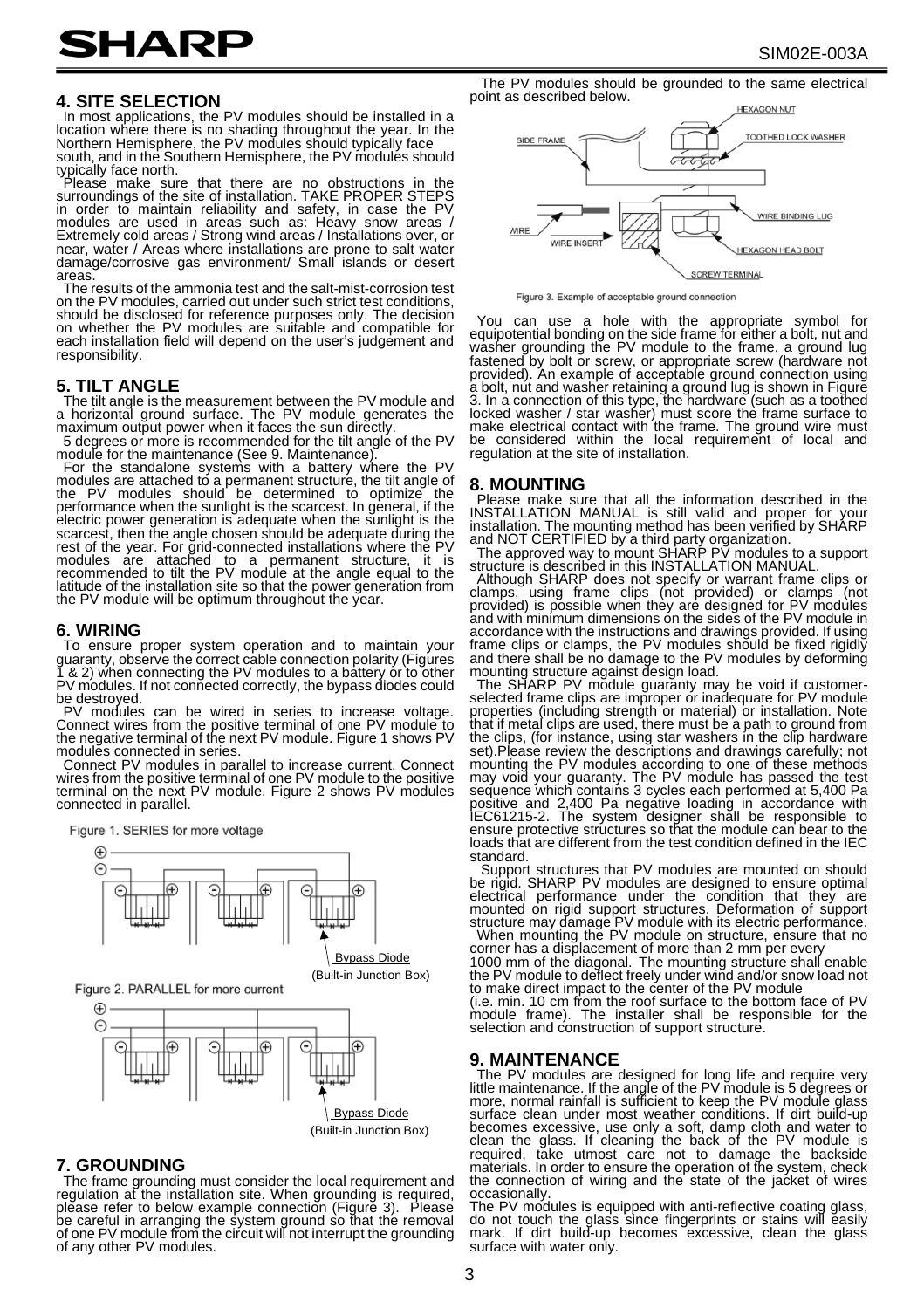## **INSTALLATION INSTRUCTIONS -PHOTOVOLTAIC MODULES-**

#### **1. INSTALLATION**

#### **Mounting Using Clips:**

The PV modules can be mounted with clips (clamps) as defined in the following. Note that the mounting clips should meet the required dimensions as defined in the Figure1. Note that the **CLIP CENTER POSITION (e)** from the module corner should be located in the range as specified in the Annex. All clips shall hold the module frame completely within their width. Please be aware that the module under heavy load would get serious deflection which could cause cell cracks that affects power degradation. The PV module must be supported on the array system and must overlap the array rail by at least 10 mm.

#### **Mounting Using Frame Bolt Holes:**

The modules may be fastened to a support using the bolt holes in the bottom of the frames at any of locations shown in Annex. The module should be fastened with four (4) M8 bolts. Recommended torque is 12.5 Nm.

#### **2. ELECTRICAL INSTALLATION INSTRUCTION Cable caracteristics:**

Conductor size: 4.0 mm<sup>2</sup>, Cable type: XLPE cable (H1Z2Z2-K)

Maximum DC voltage: 1.5 kV Ambient temperature: -40 °C to +90 °C Maximum conductor temperature: 120 °C



Figure1. Clips (Clamps) requirement

1) Clip: Al alloy, 3 mm Min. thickness

2) Catch length (50 mm Min.)

3) Covering depth (7 mm Min. on the frame)

4) Supporting depth (10 mm Min.)

5) Frame (applicable to all frame sections)

6) Array rail (applicable to parallel or crossed mounting)

## **ELECTRICAL OUTPUT AND THERMAL CHARACTERISTICS**

Rated electrical characteristics are within ±10 percent of the indicated values of Voc, Isc and +5/-0 percent of Pmax (power measurement tolerance: ± 3 %), under STC (standard test conditions) (irradiance of 1000 W/m², AM 1.5 spectrum, and a cell temperature of 25 °C (77 °F)). Rated electrical characteristics are with<br>measurement tolerance: ± 3 %), unde<br>emperature of 25 °C (77 °F)).<br>Table-1. Electrical characteristics (at STC)

#### Table-1. Electrical characteristics (at STC)

| Table-1. Electrical characteristics (at STC) |                             |           |                                  |                                         |                                             |                                             |                                   |                            |                                                    |                                     |
|----------------------------------------------|-----------------------------|-----------|----------------------------------|-----------------------------------------|---------------------------------------------|---------------------------------------------|-----------------------------------|----------------------------|----------------------------------------------------|-------------------------------------|
| Model<br>name                                | Max imum<br>Power<br>(Pmax) | Tolerance | Open-Curcuit<br>Voltage<br>(Vec) | Short-Circuit<br>Current<br>$($ lsc $)$ | Voltage at point<br>of max. Power<br>(Vmpp) | Current at point<br>of max. Power<br>(Impp) | <b>Max</b> imum<br>system voltage | Over-Current<br>Protection | Class for protection<br>against elecrical<br>shock | Max imum series<br>configuration(*) |
| <b>NU-JD440</b>                              | 440W                        | +5%/-0%   | 49.77V                           | 11.49A                                  | 41.20V                                      | 10.68A                                      | .500V                             | 20A                        |                                                    | 25                                  |

\* The maximum series number of modules depends on the local conditions. These values are calculated under the condition of Voc at -40 °C.

Under normal conditions, a PV module is likely to experience conditions that produce more current and/or voltage than reported at Standard Test Conditions. Accordingly, the values of Isc and Voc marked on this PV module should be multiplied by a factor of 1.25 when determining component voltage ratings, conductor capacities, fuse sizes and size of controls connected to the PV module output.

The PV module has been qualified in an environmental temperature range of -40 °C to +40 °C and up to 100 % relative humidity as well as rain, and the altitude up to 2,000 m in accordance with IEC61730.

#### **Class for protection against electric shock**

This PV module is classified as "Class II " according to IEC61730. These PV modules are intended for installation where geeral user access and contact to insulated live parts is anticipated.

#### **PV module configuration (Recommend):**

# Maximum series configuration: please refer to Table 1 # Maximum parallel configuration: (Parallel connection of each string shall be conducted with following two options. Any other parallel connections are prohibited.)

- a) Case of using the diodes; 1 diode per maximum 2 parallel strings (Connect a diode or more in series for every string or every 2 parallel strings for protection of PV module from reverse current overload.)
- b) Case of using the fuses; 1 fuse per every string (Connect a fuse for every single string for protection of PV module from reverse current overload.)

#### **Connection cables requirement:**

The PV module shall be mated to the same connectors; Type: C1 (System voltage 1,500 V)

Brand: Solargiga Energy Holdings Limited

In case connectors will be replaced by qualified personnel according the mounting instructions of the manufacturer of the new connectors, the guarantees on the module itself, will remain valid according the applicable terms.

#### **3. WARNING**

Keep all PV MODULES and electriacal CONNECTORS clean & dry before installation.

#### **4. Disposal**

**Dispose PV modules properly. For**<br>Information about the proper Information about the proper<br>disposal, contact your local disposal. recycling site.



**FIRE RATING**

IEC61730-2:2004 or UL790.

This PV module is rated as "Fire safety class C" according to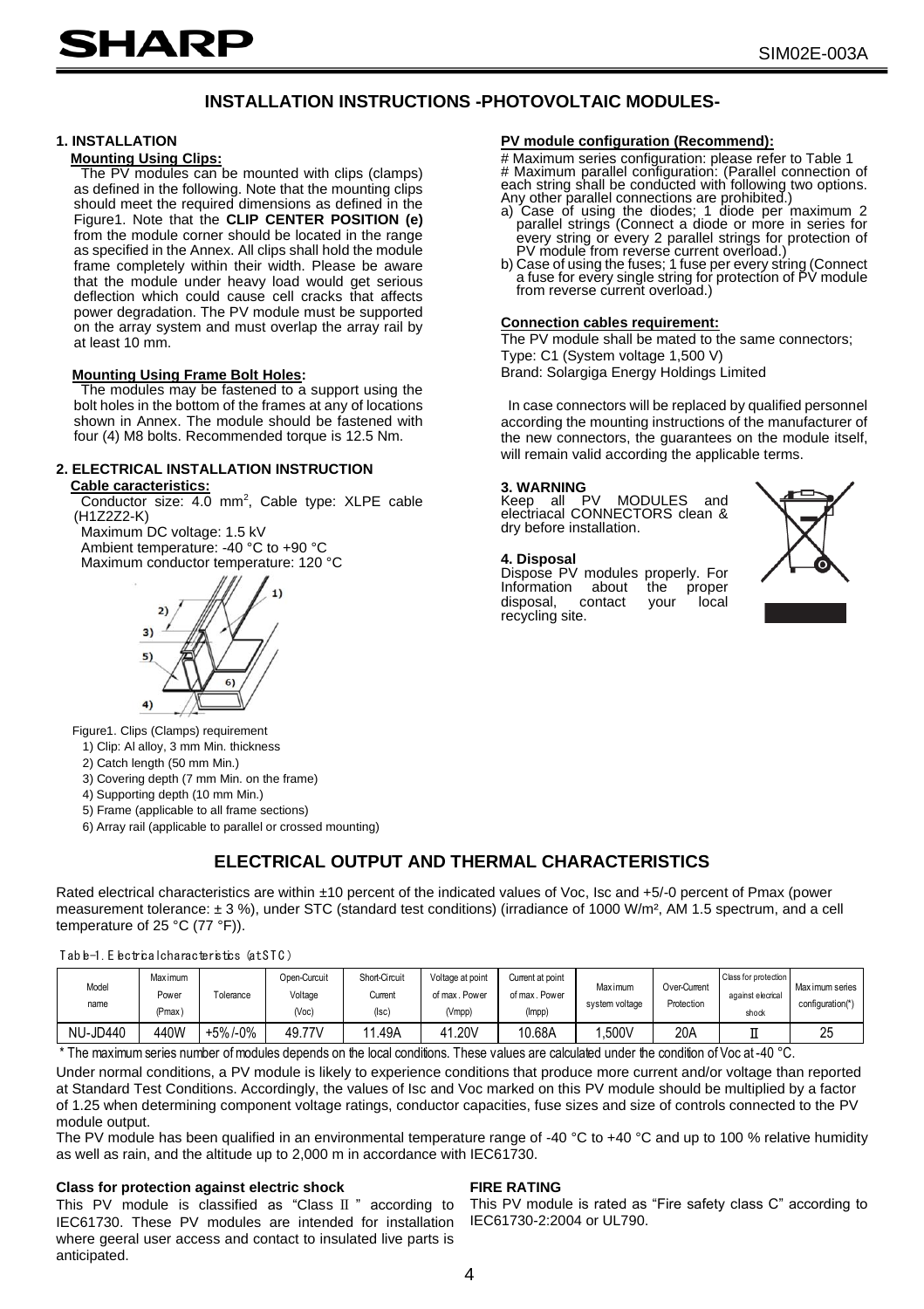## **Annex**

#### **(normative)**

# The Sign bad **a**<br>T ab b.A 1 D e sign bad by clip hig on long frames (see Fig. A 1)<br>Color by the state of the state of the set of the search and according b EC61215<br>Color and the search of the search of the search of the se

|                                                                                         |                                 |               | Annex                                         |
|-----------------------------------------------------------------------------------------|---------------------------------|---------------|-----------------------------------------------|
|                                                                                         |                                 |               | (normative)                                   |
| [Design bad]                                                                            |                                 |               |                                               |
| Table.A1 Design load by clipping on long frames (see Fig. A1)<br>c lip center position  | design bad according to EC61215 |               | Table A3 Design load by using<br>bolts & nuts |
| (e: m m)                                                                                | downward force                  | upw ard force | bosition of using he                          |
| $e = 300$                                                                               | 3.600Pa                         | 2.400Pa       | 4points at "c" hol                            |
| 216 < e < 430                                                                           | 2.400Pa                         | 2.400Pa       | 4points at "b" hol                            |
| 0 < e < 527                                                                             | 1.600Pa                         | 1.600P a      | 2points at "c" & 2 points at opi              |
| Table.A2 Design load by clipping on short frames (see Fig. A2)<br>c lip center position | Sharp htemalTest                |               |                                               |
|                                                                                         | downward force                  | upw ard force |                                               |
| (e: m m)                                                                                |                                 |               |                                               |

| Table.A2 Design load by clipping on short frames (see Fig. A2)             |                  |                                |                                                                                                                                                                                                                                                                                                                        |        |
|----------------------------------------------------------------------------|------------------|--------------------------------|------------------------------------------------------------------------------------------------------------------------------------------------------------------------------------------------------------------------------------------------------------------------------------------------------------------------|--------|
| clip centerposition                                                        |                  | Sharp htemalTest               |                                                                                                                                                                                                                                                                                                                        |        |
| (e:mm)                                                                     | downward force   | upw ard force                  |                                                                                                                                                                                                                                                                                                                        |        |
| 0 < e < 262                                                                | $800Pa*$         | 800Pa*                         |                                                                                                                                                                                                                                                                                                                        |        |
| est bad]<br>Table.A1−1 Test load by clipping on long fram es (see Fig. A1) |                  |                                | Table.A3-1 Test bad by using Bolt Holes (see Fig. A3)                                                                                                                                                                                                                                                                  |        |
| c lip center position                                                      |                  | test load according to EC61215 | $\frac{1}{2}$ of $\frac{1}{2}$ $\frac{1}{2}$ $\frac{1}{2}$ $\frac{1}{2}$ $\frac{1}{2}$ $\frac{1}{2}$ $\frac{1}{2}$ $\frac{1}{2}$ $\frac{1}{2}$ $\frac{1}{2}$ $\frac{1}{2}$ $\frac{1}{2}$ $\frac{1}{2}$ $\frac{1}{2}$ $\frac{1}{2}$ $\frac{1}{2}$ $\frac{1}{2}$ $\frac{1}{2}$ $\frac{1}{2}$ $\frac{1}{2}$ $\frac{1}{2}$ | test   |
| (e: m m)                                                                   | dow nw ard force | upw ard force                  | (position of using holes)                                                                                                                                                                                                                                                                                              | downwa |

| c lip center position                                         | test bad according to EC61215 |                  |  |  |  |  |  |
|---------------------------------------------------------------|-------------------------------|------------------|--|--|--|--|--|
| (e: m m)                                                      | downward force                | upw ard force    |  |  |  |  |  |
| $e = 300$                                                     | 5.400Pa                       | 3.600Pa          |  |  |  |  |  |
| 216 < e < 430                                                 | 3.600Pa                       | 3,600Pa          |  |  |  |  |  |
| 0 < e < 527                                                   | 2.400Pa                       | 2.400Pa          |  |  |  |  |  |
| Table.A2-1 Test bad by clipping on short frames (see Fig. A2) |                               |                  |  |  |  |  |  |
| c lip center position                                         |                               | Sharp htemalTest |  |  |  |  |  |
| (e:mm)                                                        | dow nw ard force              | upw ard force    |  |  |  |  |  |

| 5.400Pa<br>3.600Pa<br>$e = 300$<br>216 < e < 430<br>3.600Pa<br>3.600P a<br>2.400Pa<br>2.400Pa<br>0 < e < 527<br>Table.A2-1 Test bad by clipping on short frames (see Fig. A2)<br>Sharp htemalTest<br>c lip center position<br>(e:mm)<br>downward force<br>upw ard force<br>$1200Pa*$<br>$1200Pa*$<br>0 < e < 262<br>The Test bad has been cabulated with a safety factor of 1.5 from the design bad.<br>* Test procedure according to EC 61215-2 2016. The test results are based on internal<br>evaluation. The mechanical loads do not comply with MQT 16 of EC/EN 61215:2016 |  |  |
|---------------------------------------------------------------------------------------------------------------------------------------------------------------------------------------------------------------------------------------------------------------------------------------------------------------------------------------------------------------------------------------------------------------------------------------------------------------------------------------------------------------------------------------------------------------------------------|--|--|
|                                                                                                                                                                                                                                                                                                                                                                                                                                                                                                                                                                                 |  |  |
|                                                                                                                                                                                                                                                                                                                                                                                                                                                                                                                                                                                 |  |  |
|                                                                                                                                                                                                                                                                                                                                                                                                                                                                                                                                                                                 |  |  |
|                                                                                                                                                                                                                                                                                                                                                                                                                                                                                                                                                                                 |  |  |
|                                                                                                                                                                                                                                                                                                                                                                                                                                                                                                                                                                                 |  |  |
|                                                                                                                                                                                                                                                                                                                                                                                                                                                                                                                                                                                 |  |  |
|                                                                                                                                                                                                                                                                                                                                                                                                                                                                                                                                                                                 |  |  |
|                                                                                                                                                                                                                                                                                                                                                                                                                                                                                                                                                                                 |  |  |
|                                                                                                                                                                                                                                                                                                                                                                                                                                                                                                                                                                                 |  |  |
|                                                                                                                                                                                                                                                                                                                                                                                                                                                                                                                                                                                 |  |  |
|                                                                                                                                                                                                                                                                                                                                                                                                                                                                                                                                                                                 |  |  |



Fig. A1: Clipping position on long frames



Fig. A2: Clipping position on short frames

|                   |                                                    |               | Annex                                                    |                |                                  |
|-------------------|----------------------------------------------------|---------------|----------------------------------------------------------|----------------|----------------------------------|
|                   |                                                    |               | (normative)                                              |                |                                  |
|                   | gn load by clipping on long fram es (see Fig. A 1) |               | Table A 3 Design load by using Bolt Holes (see Fig. A 3) |                |                                  |
| lp centerposition | design bad according to EC61215                    |               | $ho$ its $\&$ nuts                                       |                | design load according to EC61215 |
| (e:mm)            | downward force                                     | upw ard force | (bosition of using holes)                                | downward force | upward force                     |
| $e = 300$         | 3600Pa                                             | 2.400Pa       | 4po nts at "c" holes                                     | 3 600P a       | 2.400Pa                          |
| 216 < e < 430     | 2400Pa                                             | 2400Pa        | 4po nts at "b" holes                                     | 3 600P a       | 2.400Pa                          |
| 0 < e < 527       | .600Pa                                             | 1.600Pa       | 2points at "c" & 2 points at opposite "b" holes          | 2.400P a       | 1.600Pa                          |
|                   |                                                    |               |                                                          |                |                                  |

| lp centerposition                                  |                | Sharp htemalTest               |                                                                                               |                |                               |
|----------------------------------------------------|----------------|--------------------------------|-----------------------------------------------------------------------------------------------|----------------|-------------------------------|
| (e:mm)                                             | downward force | upw ard force                  |                                                                                               |                |                               |
| 0 < e < 262                                        | 800Pa *        | $800Pa*$                       |                                                                                               |                |                               |
|                                                    |                |                                |                                                                                               |                |                               |
|                                                    |                |                                |                                                                                               |                |                               |
| st bad by clipping on long fram es (see Fig. A1)   |                |                                | Table.A3-1 Test load by using Bolt Holes (see Fig. A3)                                        |                |                               |
| lp centerposition                                  |                | test load according to EC61215 | bolts & nuts                                                                                  |                | test bad according to EC61215 |
| (e:mm)                                             | downward force | upw ard force                  | (position of using holes)                                                                     | downward force | upward force                  |
| $e = 300$                                          | 5.400Pa        | 3.600Pa                        | 4po nts at "c" holes                                                                          | 5400Pa         | 3.600Pa                       |
| 716 < e < 430                                      | 3.600Pa        | 3.600Pa                        | 4ponts at b holes                                                                             | 5.400Pa        | 3.600Pa                       |
| 0 < e < 527                                        | 2.400Pa        | 2.400Pa                        | 2points at "c" & 2 points at opposite "b" holes                                               | 3.600P a       | 2.400Pa                       |
|                                                    |                |                                | 4ponts at "a" holes                                                                           | ×.             | ×.                            |
| st load by clipping on short fram es (see Fig. A2) |                |                                | XX This mounting method is only for single axis trackers. The torque limiter device has to be |                |                               |
| lp centerposition                                  |                | Sharp htemalTest               | adjusted, that the modules will be moved to a secure position to avoid any mechanical         |                |                               |
| (e:mm)                                             | downward force | upw ard force                  | overbad.                                                                                      |                |                               |



## Fig. A3: The location of Bolt Holes



Material: Stainless steel Material: Stainless steel<br>Size: M8<br>Size: M8<br>Size: M8 Size: M8 Size: M8 Diameter: M8 x 20 mm

Fig. A3-1: The components for BOLT & NUT